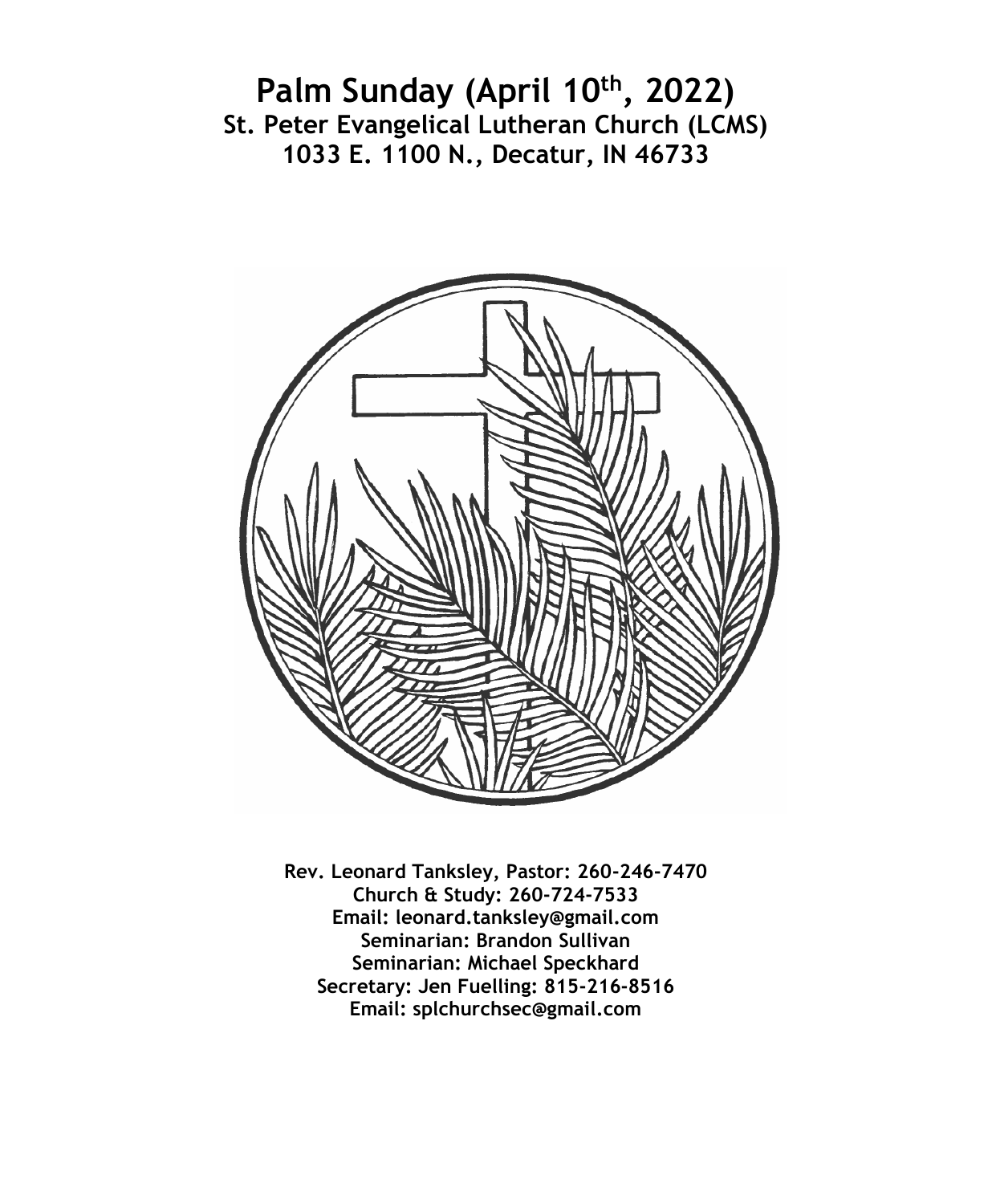## **Processional Hymn: 443 Hosanna, Loud Hosanna**

*Stand*

*The sign of the cross may be made by all in remembrance of their Baptism.*

- **P** In the name of the Father and of the  $\pm$  Son and of the Holy Spirit.
- C **Amen.**
- P Our help is in the name of the Lord,
- C **who made heaven and earth.**
- P If You, O Lord, kept a record of sins, O Lord, who could stand?
- C **But with You there is forgiveness; therefore You are feared.**
- P Since we are gathered to hear God's Word, call upon Him in prayer and praise, and receive the body and blood of our Lord Jesus Christ in the fellowship of this altar, let us first consider our unworthiness and confess before God and one another that we have sinned in thought, word, and deed, and that we cannot free ourselves from our sinful condition. Together as His people let us take refuge in the infinite mercy of God, our heavenly Father, seeking His grace for the sake of Christ, and saying: God, be merciful to me, a sinner.
- C **Almighty God, have mercy upon us, forgive us our sins, and lead us to everlasting life. Amen.**
- P Almighty God in His mercy has given His Son to die for you and for His sake forgives you all your sins. As a called and ordained servant of Christ, and by His authority, I therefore forgive you all your sins in the name of the Father and of the  $\pm$  Son and of the Holy Spirit.
- C **Amen.**

## **Introit**

Blessèd is he who comes in the name of the LORD!\*

We bless you from the house of the LORD.

**Lift up your heads, O gates! And be lifted up, O** | **ancient doors,**\* **that the King of glory** | **may come in.**

Who is this King of  $|$  glory?\*

The LORD, strong and mighty, the LORD, mighty in | battle!

**Lift up your heads, O gates! And lift them up, O** | **ancient doors,**\*

#### **that the King of glory** | **may come in.**

Who is this King of  $|$  glory?\*

The LORD of hosts, he is the King of  $|$  glory!

**Blessèd is he who comes in the name** | **of the LORD!**\*

**We bless you from the house** | **of the LORD.**

C **Lord, have mercy; Christ, have mercy; Lord, have mercy.**

**Kyrie** *LSB 204*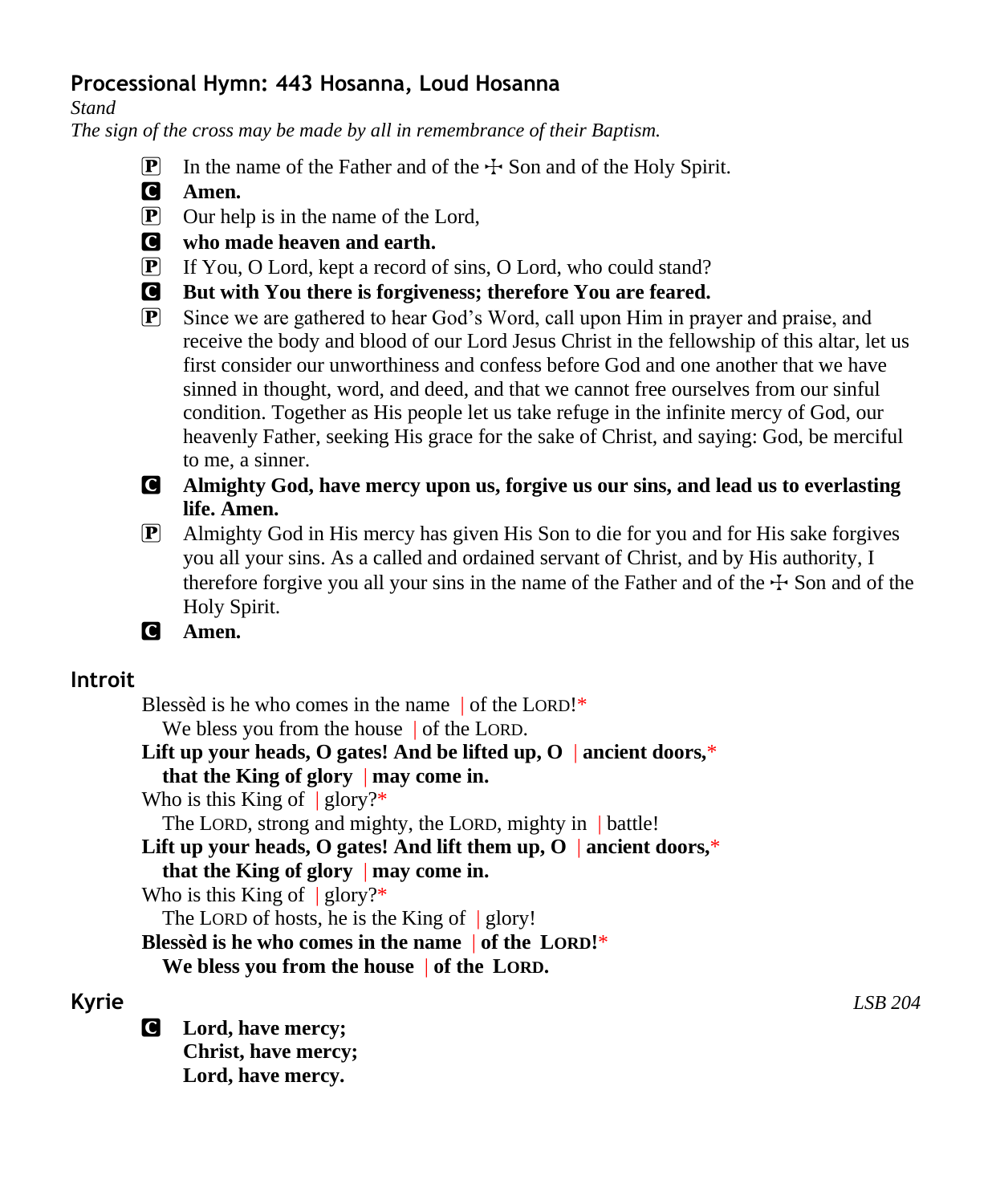## **Salutation and Collect of the Day**

 $\boxed{\mathbf{P}}$  The Lord be with you.

#### C **And also with you.**

P Let us pray.

Almighty and everlasting God, You sent Your Son, our Savior Jesus Christ, to take upon Himself our flesh and to suffer death upon the cross. Mercifully grant that we may follow the example of His great humility and patience and be made partakers of His resurrection; through the same Jesus Christ, our Lord, who lives and reigns with You and the Holy Spirit, one God, now and forever.

#### C **Amen.**

#### *Sit*

#### **Old Testament Reading** *Deuteronomy 32:36–39*

- <sup>36</sup> The LORD will vindicate his people
	- and have compassion on his servants,
- when he sees that their power is gone
- and there is none remaining, bond or free.
- <sup>37</sup>Then he will say, "Where are their gods,
	- the rock in which they took refuge,
- <sup>38</sup>who ate the fat of their sacrifices
- and drank the wine of their drink offering?
- Let them rise up and help you;
	- let them be your protection!
- <sup>394</sup>See now that I, even I, am he,
	- and there is no god beside me;
- I kill and I make alive;
	- I wound and I heal;
	- and there is none that can deliver out of my hand."
- A This is the Word of the Lord.
- C **Thanks be to God.**

#### **Epistle** *Philippians 2:5–11*

 $<sup>5</sup>$ Have this mind among yourselves, which is yours in Christ Jesus,  $<sup>6</sup>$ who, though he was in the</sup></sup> form of God, did not count equality with God a thing to be grasped,  $\frac{7}{1}$  but made himself nothing, taking the form of a servant, being born in the likeness of men. <sup>8</sup>And being found in human form, he humbled himself by becoming obedient to the point of death, even death on a cross. Therefore God has highly exalted him and bestowed on him the name that is above every name,  $10<sub>so</sub>$  that at the name of Jesus every knee should bow, in heaven and on earth and under the earth, <sup>11</sup> and every tongue confess that Jesus Christ is Lord, to the glory of God the Father.

- A This is the Word of the Lord.
- **C** Thanks be to God.

#### *Stand*

- $\mathbf{P}$  The Holy Gospel according to St. John, the twelfth chapter.
- **G** Glory to You, O Lord.

**Holy Gospel** *John 12:20–43*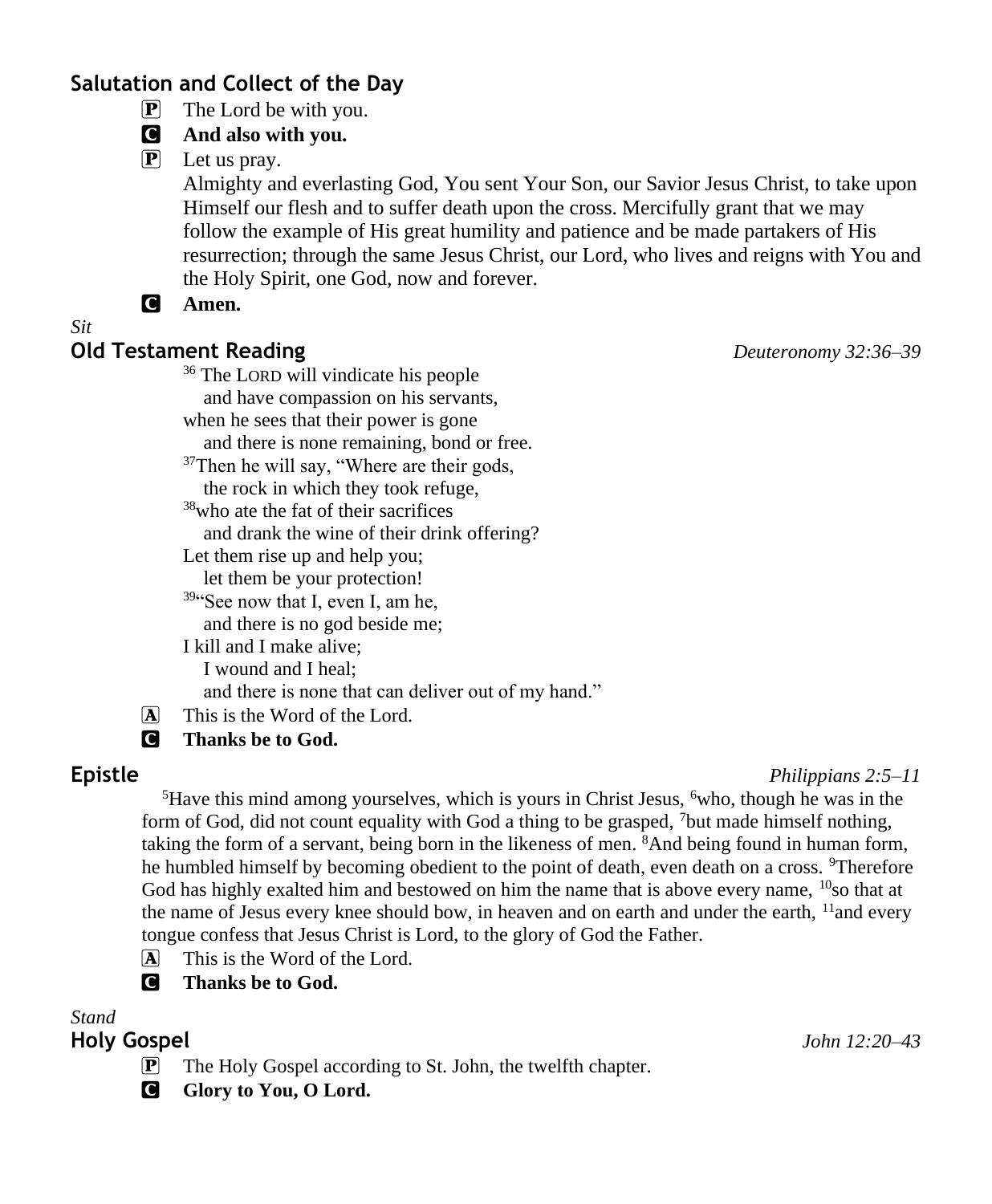<sup>20</sup>Now among those who went up to worship at the feast were some Greeks. <sup>21</sup>So these came to Philip, who was from Bethsaida in Galilee, and asked him, "Sir, we wish to see Jesus." <sup>22</sup>Philip went and told Andrew; Andrew and Philip went and told Jesus. <sup>23</sup>And Jesus answered them, "The hour has come for the Son of Man to be glorified. <sup>24</sup>Truly, truly, I say to you, unless a grain of wheat falls into the earth and dies, it remains alone; but if it dies, it bears much fruit.  $25$ Whoever loves his life loses it, and whoever hates his life in this world will keep it for eternal life. <sup>26</sup>If anyone serves me, he must follow me; and where I am, there will my servant be also. If anyone serves me, the Father will honor him.

 $27$ "Now is my soul troubled. And what shall I say? 'Father, save me from this hour'? But for this purpose I have come to this hour. <sup>28</sup>Father, glorify your name." Then a voice came from heaven: "I have glorified it, and I will glorify it again." <sup>29</sup>The crowd that stood there and heard it said that it had thundered. Others said, "An angel has spoken to him." <sup>30</sup>Jesus answered, "This voice has come for your sake, not mine.  $3^{1}$ Now is the judgment of this world; now will the ruler of this world be cast out.  $32$ And I, when I am lifted up from the earth, will draw all people to myself."  $33$ He said this to show by what kind of death he was going to die.  $34$ So the crowd answered him, "We have heard from the Law that the Christ remains forever. How can you say that the Son of Man must be lifted up? Who is this Son of Man?" <sup>35</sup>So Jesus said to them, "The light is among you for a little while longer. Walk while you have the light, lest darkness overtake you. The one who walks in the darkness does not know where he is going.  $36$ While you have the light, believe in the light, that you may become sons of light."

When Jesus had said these things, he departed and hid himself from them. <sup>37</sup>Though he had done so many signs before them, they still did not believe in him, <sup>38</sup>so that the word spoken by the prophet Isaiah might be fulfilled:

"Lord, who has believed what he heard from us,

and to whom has the arm of the Lord been revealed?"

<sup>39</sup>Therefore they could not believe. For again Isaiah said,

<sup>40</sup>"He has blinded their eyes

and hardened their heart,

lest they see with their eyes,

and understand with their heart, and turn,

and I would heal them."

<sup>41</sup>Isaiah said these things because he saw his glory and spoke of him.  $42$ Nevertheless, many even of the authorities believed in him, but for fear of the Pharisees they did not confess it, so that they would not be put out of the synagogue; <sup>43</sup> for they loved the glory that comes from man more than the glory that comes from God.

 $\mathbf{P}$  This is the Gospel of the Lord.

C **Praise to You, O Christ.**

#### **Nicene Creed**

C **I believe in one God,**

 **the Father Almighty, maker of heaven and earth and of all things visible and invisible.**

**And in one Lord Jesus Christ, the only-begotten Son of God,**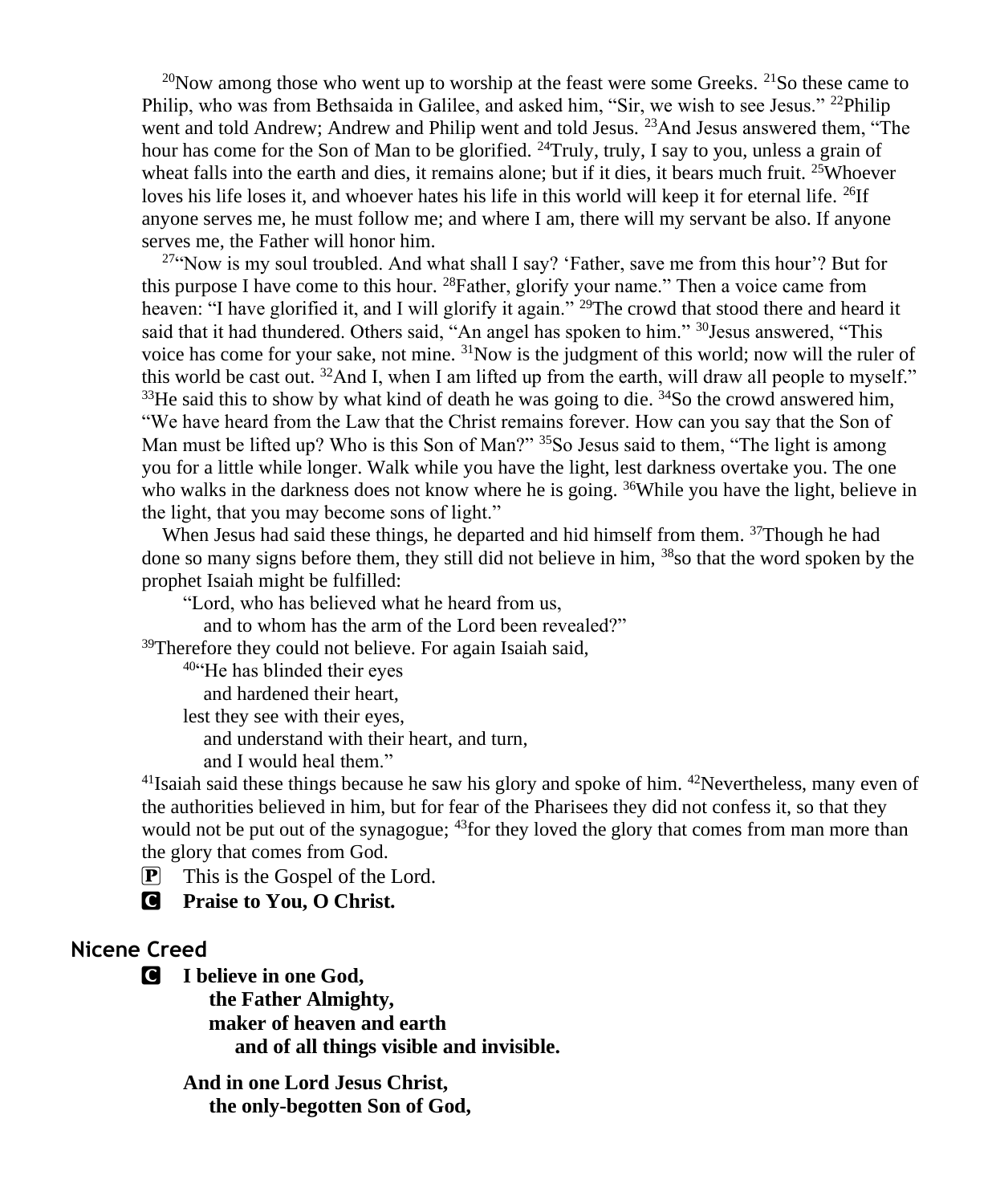**begotten of His Father before all worlds, God of God, Light of Light, very God of very God, begotten, not made, being of one substance with the Father, by whom all things were made; who for us men and for our salvation came down from heaven and was incarnate by the Holy Spirit of the virgin Mary and was made man; and was crucified also for us under Pontius Pilate. He suffered and was buried. And the third day He rose again according to the Scriptures and ascended into heaven and sits at the right hand of the Father. And He will come again with glory to judge both the living and the dead, whose kingdom will have no end. And I believe in the Holy Spirit,**

 **the Lord and giver of life, who proceeds from the Father and the Son, who with the Father and the Son together is worshiped and glorified, who spoke by the prophets. And I believe in one holy Christian and apostolic Church, I acknowledge one Baptism for the remission of sins, and I look for the resurrection of the dead** and the life  $\div$  of the world to come. Amen.

*Sit*

**Examination of the Confirmand**

**442 All Glory, Laud, and Honor**

**Sermon**

**The Rite of Confirmation**

## **Owen John Gresley**

Parents: Joshua and Laura (Kline) Gresley Baptized: August 25, 2007 Sponsors: Megan Boss and Julie Simpson Confirmation Verse: Proverbs 3.5-6 *Trust in the Lord with all your heart, and do not lean on your own understanding. In all your ways acknowledge him, and he will make straight your paths.*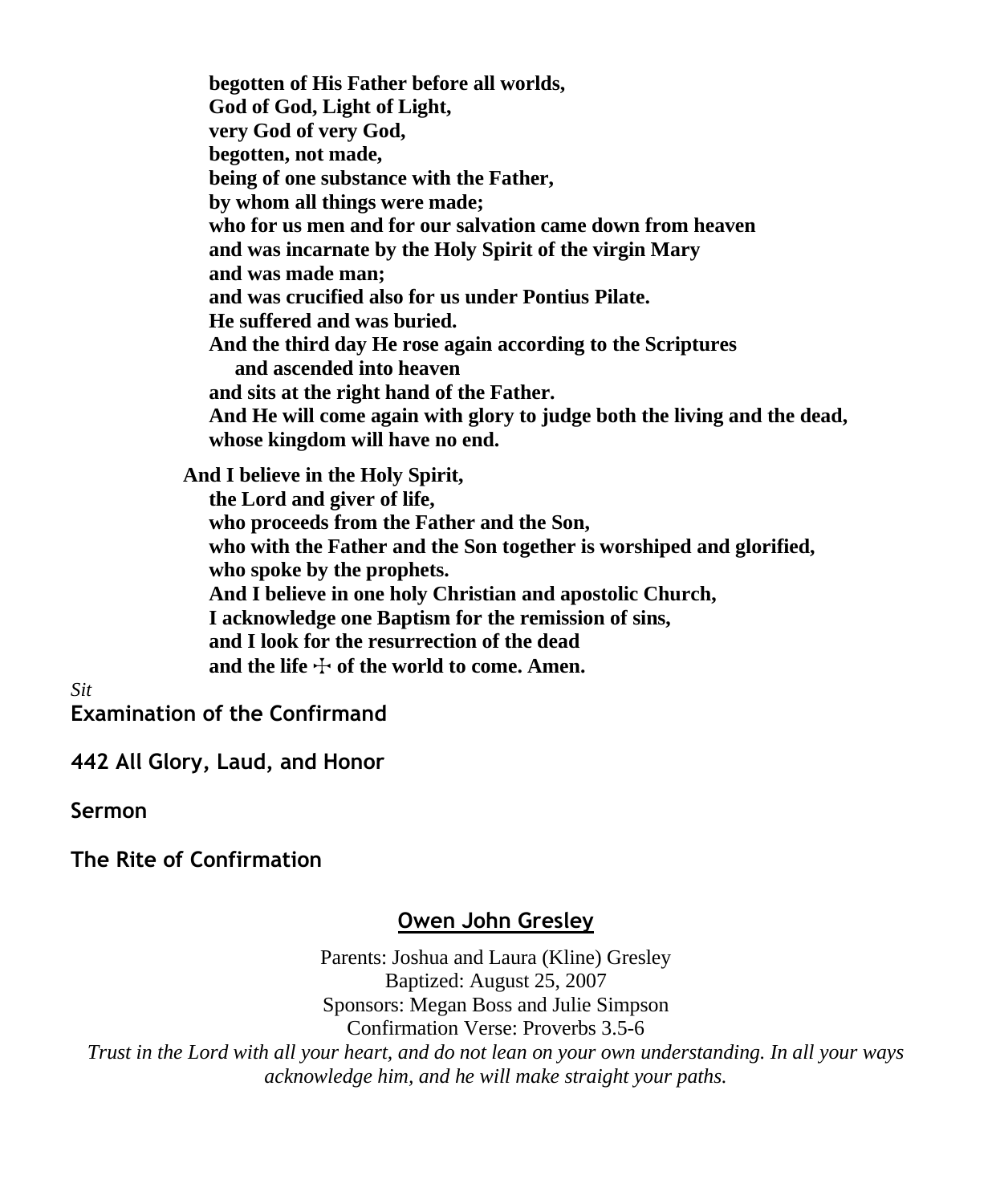#### *Stand*

## **Prayer of the Church**

- $\overline{P}$  In peace, let us pray to the Lord:
- C **Lord, have mercy.**
- $\boxed{\mathbf{P}}$  For a mind like Christ Jesus to spurn all worldly equality, that we would humble ourselves here and find His greater portion in the life of the world to come, let us pray to the Lord:

## C **Lord, have mercy.**

P For the Church of Christ, that her faith would remain fixed upon His death for our salvation, and that His Gospel would be proclaimed and lived out until He comes again in glory, let us pray to the Lord:

## C **Lord, have mercy.**

P For all Christian fathers, that receiving Christ, the heavenly Father's Son who was sacrificed for them, they in turn would be enlivened to sacrificial love for their own children, let us pray to the Lord:

#### C **Lord, have mercy.**

 $\mathbf{P}$  For those in authority over us, that they would have the same mind as Christ who sacrificed Himself for us, and so fulfill their duty even to the least, let us pray to the Lord:

#### C **Lord, have mercy.**

- $\left[ \mathbf{P} \right]$  For all who suffer in this world, especially:
	- Charlie Crosby

 Kay Brown (Sister of Dave and Lynn Matthews) for strength as she receives therapy Cathy Runyon (Sister of Brenda Wolf and Becky Fuelling)

Helene Hegerfeld (Mother of Brenda Scherer)

Joyce Kenny (Cousin of Brenda Wolf and Becky Fuelling)

Ron Franz for strength and healing

Marshall Scheumann

Della Hormann (Mother of Karen Franz)

Lynn and Lori Matthews

Troy Stults (Son of Andy and Brenda Wolf)

Eldora Fuelling

Andy Buuck (Nephew of Suzann Rekeweg)

Jim Fuelling

Andy Wolf as he recovers from knee surgery

 Tammy Dahling (wife of the Rev. D. Dahling) as she undergoes chemotherapy Shirley Buuck (sister-in-law- to Suzann Rekeweg) for strength and healing

Nancy Koeneman as she recovers from surgery for breast cancer

John Fuelling as he recovers from quadruple bypass surgery

that they would not fear but fix their eyes on Jesus as they await the fullness of their salvation, let us pray to the Lord:

C **Lord, have mercy.**

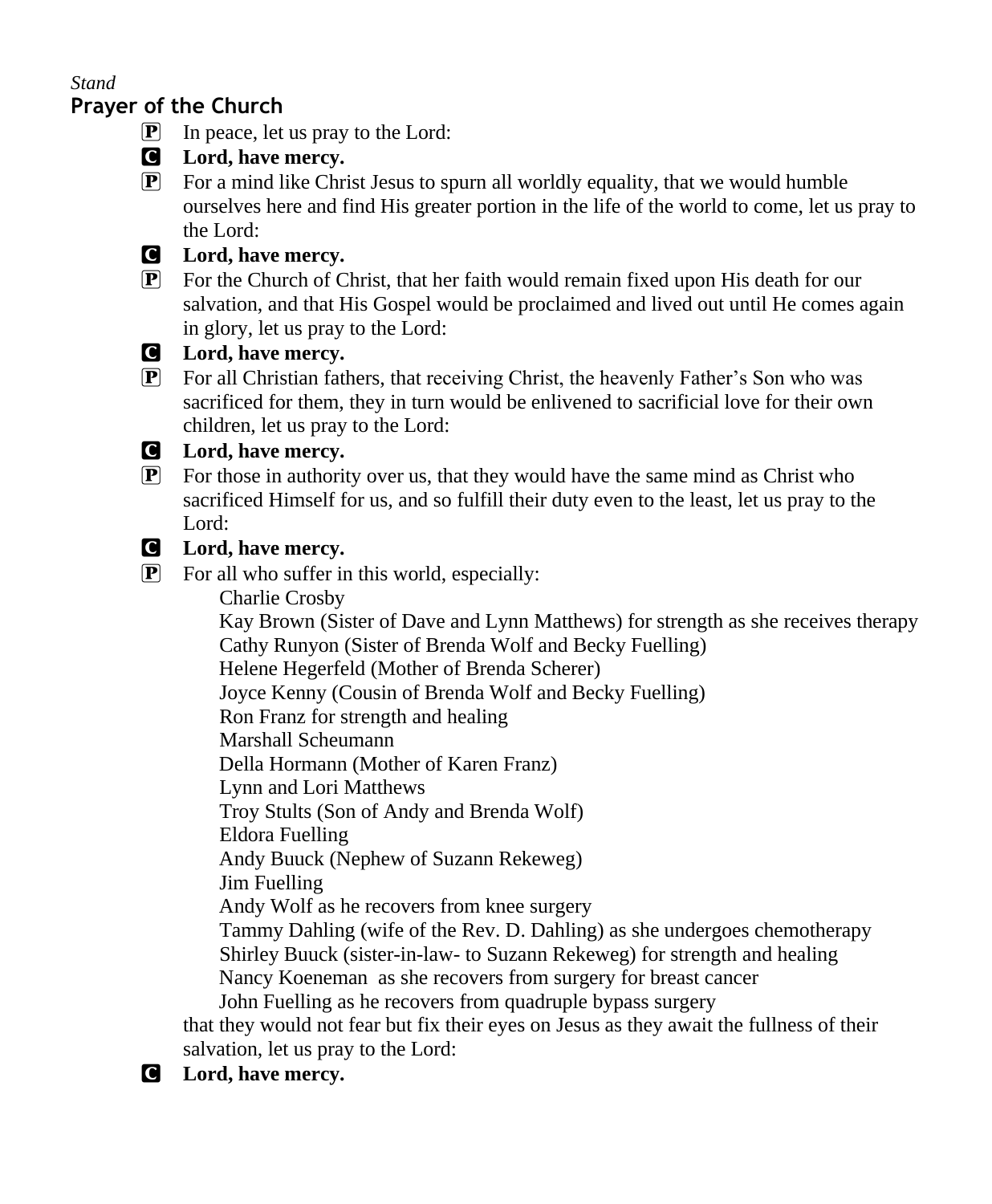P For all who commune, that the Lord, who humbly rode into Jerusalem for our salvation, would give to us hearts that confess our sin and rejoice in His presence in the Holy Communion for our salvation, let us pray to the Lord:



- P Blessed is He who comes in the name of the Lord! We praise You, Father, that You have sent Your Son not in wrath but in mercy. As we enter this most holy week and ponder together the mysteries of Your great salvation, show to us the answer to Your people's prayers of "Hosanna," "save now," in the Passion, death and resurrection of our Lord, Jesus Christ, who lives and reigns with You and the Holy Spirit, one God, now and forever.
- C **Amen.**

#### **Preface** *LSB 208*

- P The Lord be with you.
- C **And also with you.**
- $\boxed{\mathbf{P}}$  Lift up your hearts.
- C **We lift them to the Lord.**
- P Let us give thanks to the Lord our God.
- C **It is right to give Him thanks and praise.**
- $\mathbf{P}$  It is truly good, right, and salutary that we should at all times and in all places give thanks to You, O Lord, holy Father, almighty and everlasting God, for the countless blessings You so freely bestow on us and all creation. Above all, we give thanks for Your boundless love shown to us when You sent Your only-begotten Son, Jesus Christ, into our flesh and laid on Him our sin, giving Him into death that we might not die eternally. Because He is now risen from the dead and lives and reigns to all eternity, all who believe in Him will overcome sin and death and will rise again to new life. Therefore with angels and archangels and with all the company of heaven we laud and magnify Your glorious name, evermore praising You and saying:

## **Sanctus** *LSB 208*

C **Holy, holy, holy Lord God of Sabaoth adored; Heav'n and earth with full acclaim shout the glory of Your name. Sing hosanna in the highest, sing hosanna to the Lord; Truly blest is He who comes in the name of the Lord!**

Text: Stephen P. Starke

## **Prayer of Thanksgiving**

P Blessed are You, O Lord our God, king of all creation, for You have had mercy on us and given Your only-begotten Son that whoever believes in Him should not perish but have eternal life.

At Your command, Abraham prepared to offer his son Isaac as a sacrifice on the mountain; yet, in mercy You provided a ram as a substitute. We give You thanks that on Calvary You spared not Your only Son but sent Him to offer His life as a ransom for many.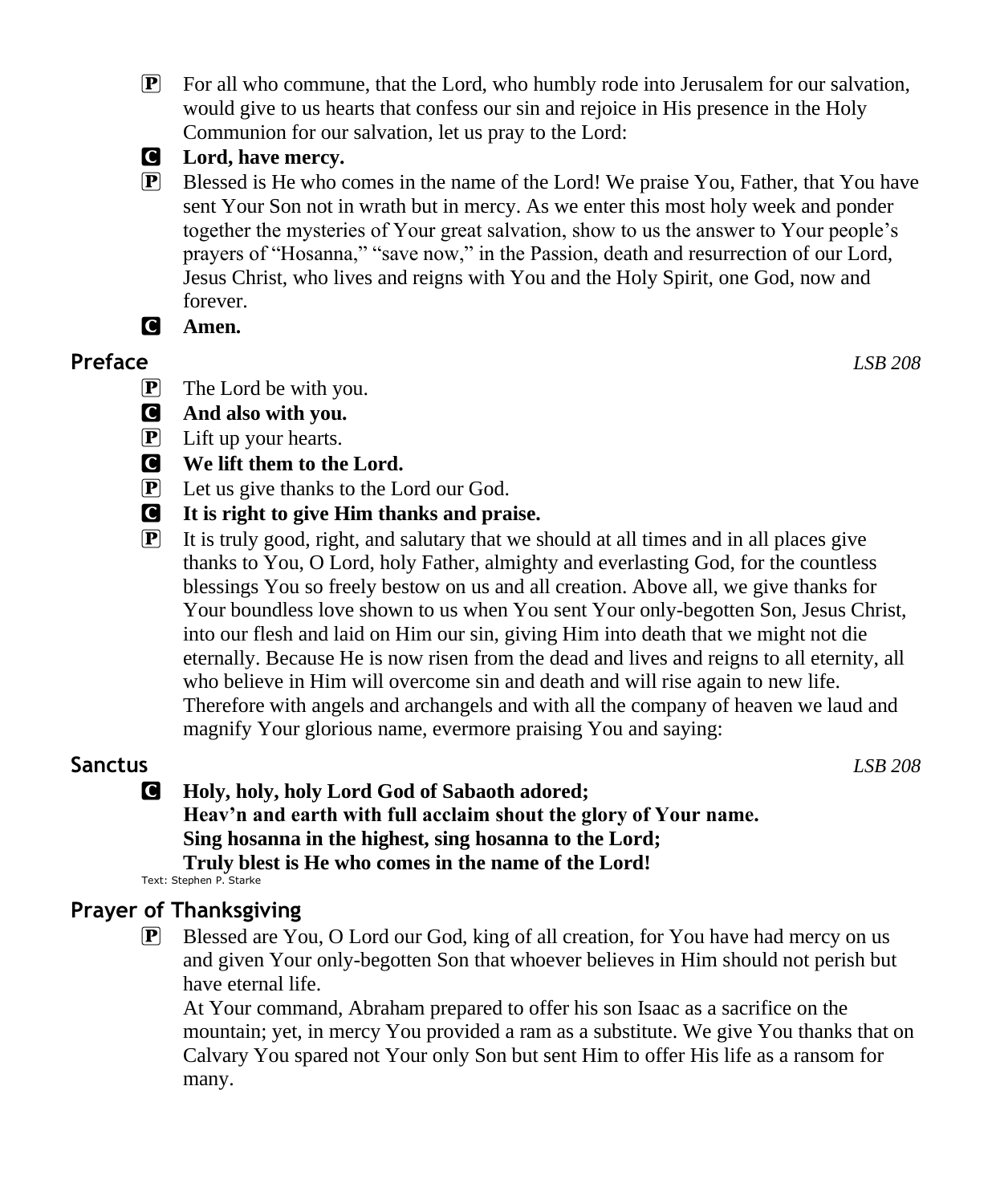As we eat and drink His body and blood, grant us, like Abraham our father, to trust in Your promise now fulfilled in Christ, the Lamb of God, who takes away the sin of the world.

Hear us as we pray in His name and as He has taught us:

## **Lord's Prayer**

C **Our Father who art in heaven, hallowed be Thy name, Thy kingdom come, Thy will be done on earth as it is in heaven; give us this day our daily bread; and forgive us our trespasses as we forgive those who trespass against us; and lead us not into temptation, but deliver us from evil. For Thine is the kingdom and the power and the glory forever and ever. Amen.**

#### **The Words of Our Lord**

 $\boxed{\mathbf{P}}$  Our Lord Jesus Christ, on the night when He was betrayed, took bread, and when He had given thanks, He broke it and gave it to the disciples and said: "Take, eat; this is My  $\pm$ body, which is given for you. This do in remembrance of Me."

In the same way also He took the cup after supper, and when He had given thanks, He gave it to them, saying: "Drink of it, all of you; this cup is the new testament in My  $\pm$ blood, which is shed for you for the forgiveness of sins. This do, as often as you drink it, in remembrance of Me."

#### **Pax Domini**

- P The peace of the Lord be with you always.
- C **Amen.**

## **Agnus Dei** *LSB 210*

- C **1 O Jesus Christ, true Lamb of God, You take the sin of the world away; O Jesus Christ, true Lamb of God, Have mercy on us, Lord, we pray.**
- **2 O Jesus Christ, true Lamb of God, You take the sin of the world away; Have mercy on us, Jesus Christ, And grant us peace, O Lord, we pray.** Text: Stephen P. Starke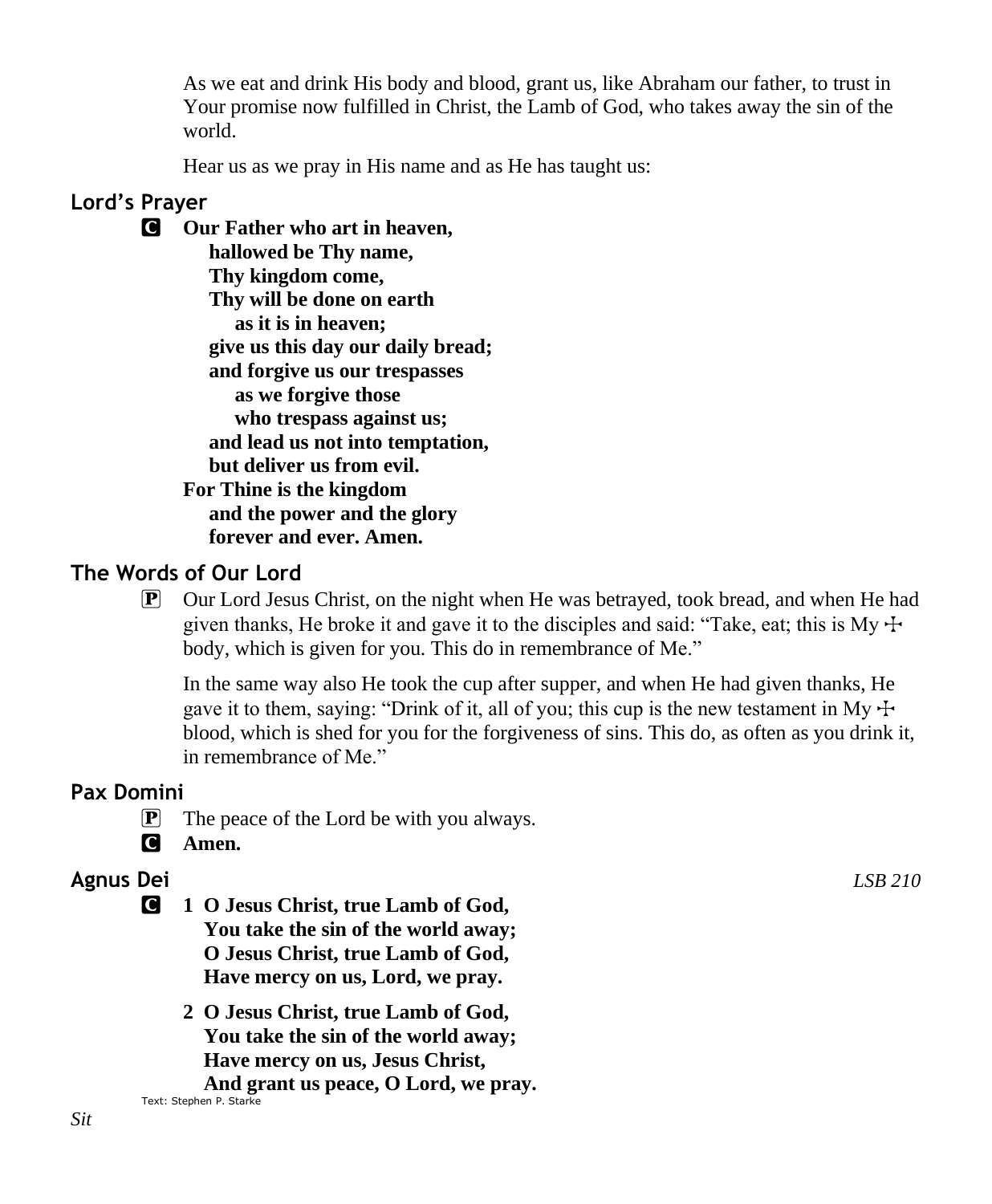#### *Stand*

**Nunc Dimittis** *LSB 211*

C **1 O Lord, now let Your servant Depart in heav'nly peace, For I have seen the glory Of Your redeeming grace: A light to lead the Gentiles Unto Your holy hill, The glory of Your people, Your chosen Israel.**

**2 All glory to the Father, All glory to the Son, All glory to the Spirit, Forever Three in One; For as in the beginning, Is now, shall ever be, God's triune name resounding Through all eternity.**

#### **Post-Communion Collect**

A Let us pray.

We give thanks to You, almighty God, that You have refreshed us through this salutary gift, and we implore You that of Your mercy You would strengthen us through the same in faith toward You and in fervent love toward one another; through Jesus Christ, Your Son, our Lord, who lives and reigns with You and the Holy Spirit, one God, now and forever.

C **Amen.**

#### **Benedicamus** *LSB 212*

A Let us bless the Lord.

C **Thanks be to God.**

#### **Benediction**

- P The Lord bless you and keep you. The Lord make His face shine on you and be gracious to you. The Lord look upon you with favor and  $\pm$  give you peace.
- C **Amen.**

## **Recessional Hymn: 455 The Royal Banners Forward Go**

**In His Service Today: Preacher/Celebrant:** The Rev. Leonard Tanksley **Liturgist:** The Sem. Michael Speckhard **Organist:** Mrs. Vickie Hammond **Deacons:** Bruce Scherer (Head), Joe Werling, Matt Braun, Fred M. Fuelling **Elders:** John Fuelling (Head), Andy Wolf, Rod Busick, Jim Fuelling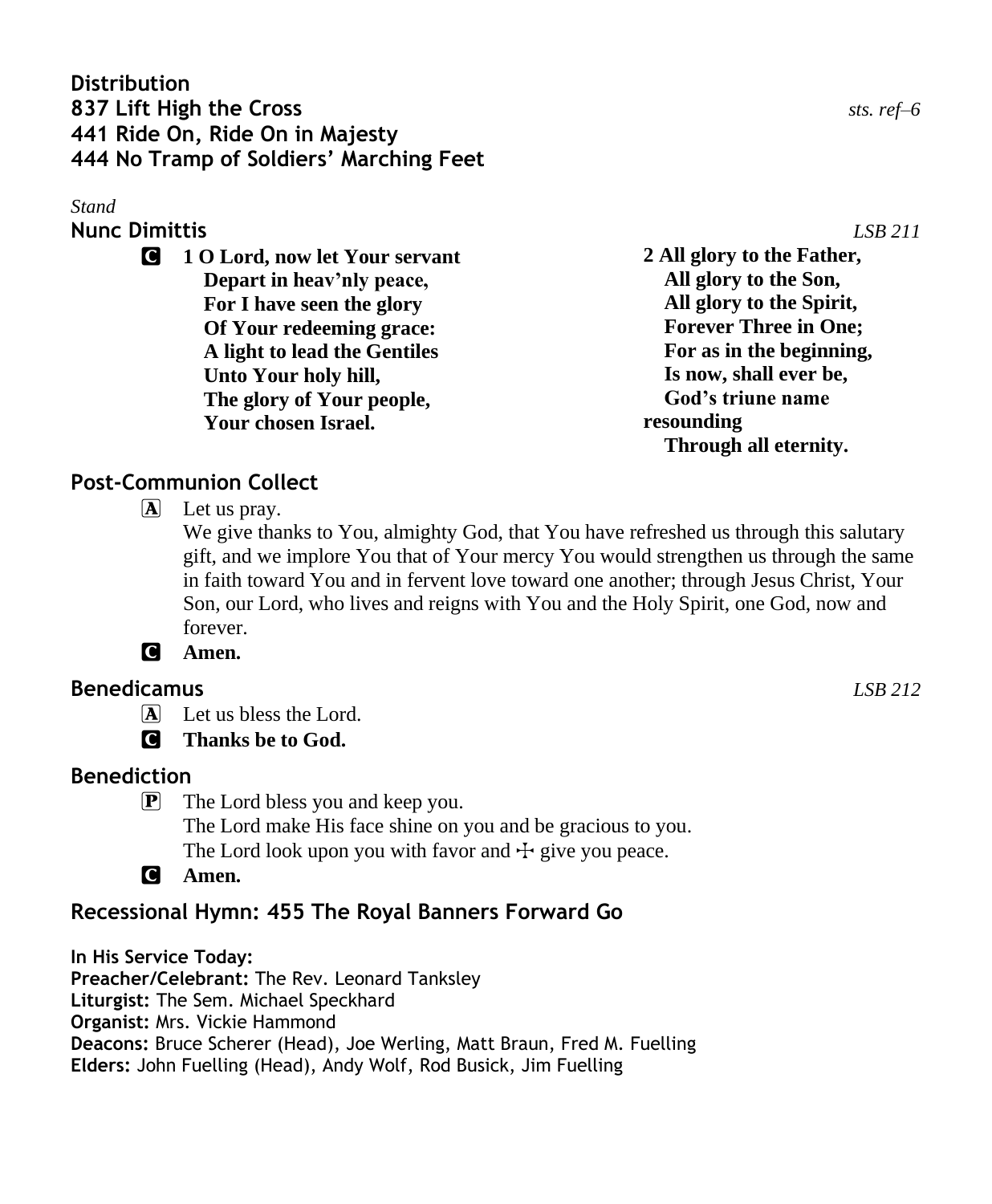#### **ANNOUNCEMENTS**

*OFFERINGS:* Home Purpose- \$7,915.00; Missions- \$350.00; Building Fund- \$100.00; Total Offerings- \$8,365.00; SPI- \$430.00.

*MAY NEWSLETTER DEADLINE* will be Monday, April 18th .

**SPI BOARD OF EDUCATION** will meet Monday, April 11<sup>th</sup> at 7:00pm.

*CHURCH ELDERS* will meet Tuesday, April 12th at 6:00pm

**CHURCH COUNCIL** will meet Tuesday, April 12<sup>th</sup> at 7:00pm.

*ORGAN RECITAL:* St. Peter Fuelling Ev. Lutheran Church will be hosting an Organ Recital on May 22, 2022. Mark the date on your calendars- more details will follow.

#### *CHURCH CALENDAR FOR WEEK OF APRIL10th, 2022*

| <b>SUNDAY</b>   | $9:00 \text{ am}$  | Divine Service with Holy Communion and Rite of Confirmation |
|-----------------|--------------------|-------------------------------------------------------------|
|                 |                    | Bible Study/Sunday School                                   |
| <b>MONDAY</b>   | $7:00$ pm          | SPI Board of Education Meeting                              |
| <b>TUESDAY</b>  | $6:00$ pm          | <b>Church Elders Meeting</b>                                |
|                 | $7:00 \text{ pm}$  | <b>Church Council Meeting</b>                               |
| WEDNESDAY       | $10:00 \text{ am}$ | <b>Bible Study</b>                                          |
| <b>THURSDAY</b> | $9:00 \text{ am}$  | Quilting                                                    |
|                 | $9:30$ am          | Pastor's Study Group at Bingen                              |
|                 | $5:30$ pm          | Soup Supper                                                 |
|                 | $7:00 \text{ pm}$  | Maundy Thursday Service with Holy Communion                 |
| <b>FRIDAY</b>   |                    | SPI- NO SCHOOL                                              |
|                 | $12:00 \text{ pm}$ | Good Friday Service with Holy Communion                     |
|                 | $7:00 \text{ pm}$  | Good Friday Tenebrae Vespers Service                        |
| <b>SUNDAY</b>   | $7:00 \text{ am}$  | <b>Sunrise Matins Service</b>                               |
|                 | $9:00 \text{ am}$  | <b>Festival Divine Service of Holy Communion</b>            |
| <b>MONDAY</b>   |                    | May Newsletter Deadline                                     |
|                 |                    |                                                             |

#### **Additional Lenten Service Worship Opportunities**

#### **Thursday, April 14, 2022**

Soup Supper beginning at 5:30pm Maundy Thursday Service with Holy Communion at 7:00pm

**Friday, April 15, 2022** Good Friday Service with Holy Communion at 12:00pm

**Friday, April 15, 2022** Good Friday Tenebrae Vespers Service at 7:00pm

#### **Sunday, April 17- Easter Sunday**

Sunrise Matins Service at 7:00am Festival Divine Service of Holy Communion at 9:00am